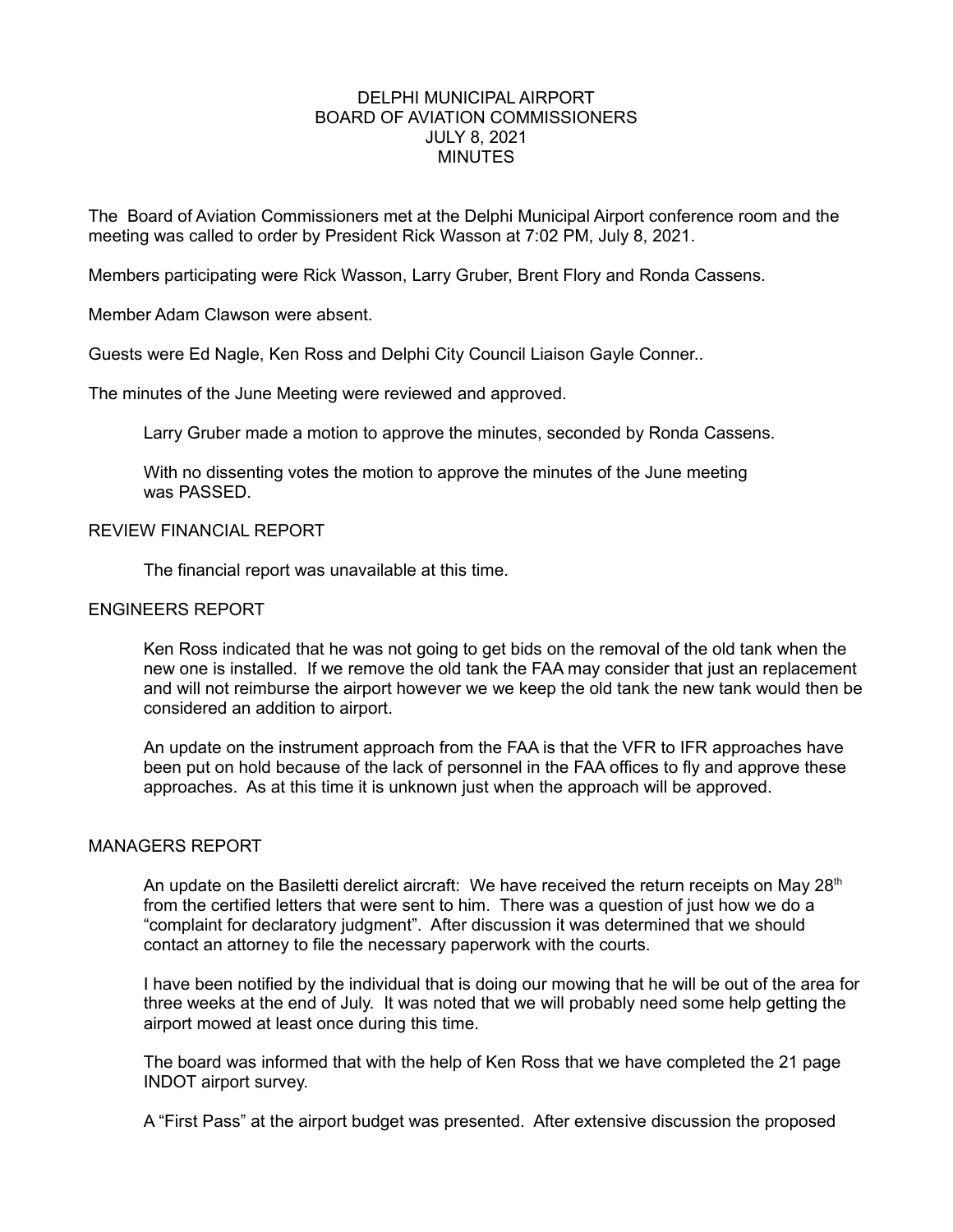budget was revised and updated. A copy of the revised budget is attached to these minutes for your information.

A estimate to repair some hangar damage from a few years ago was presented and it was the the feeling of the board to go ahead and make the repairs for \$300.00.

## OLD BUSINESS

The discussion of the hangar contract was continued and additional changes recommended. It was felt that the contract should have an automatic renewal but that insurance coverage needed to be provided on a yearly basis.

#### NEW BUSINESS

None

OTHER BUSINESS

None

There being no further business the meeting was adjourned at 8:26 PM

## NEXT MEETING AUGUST 12, 2021